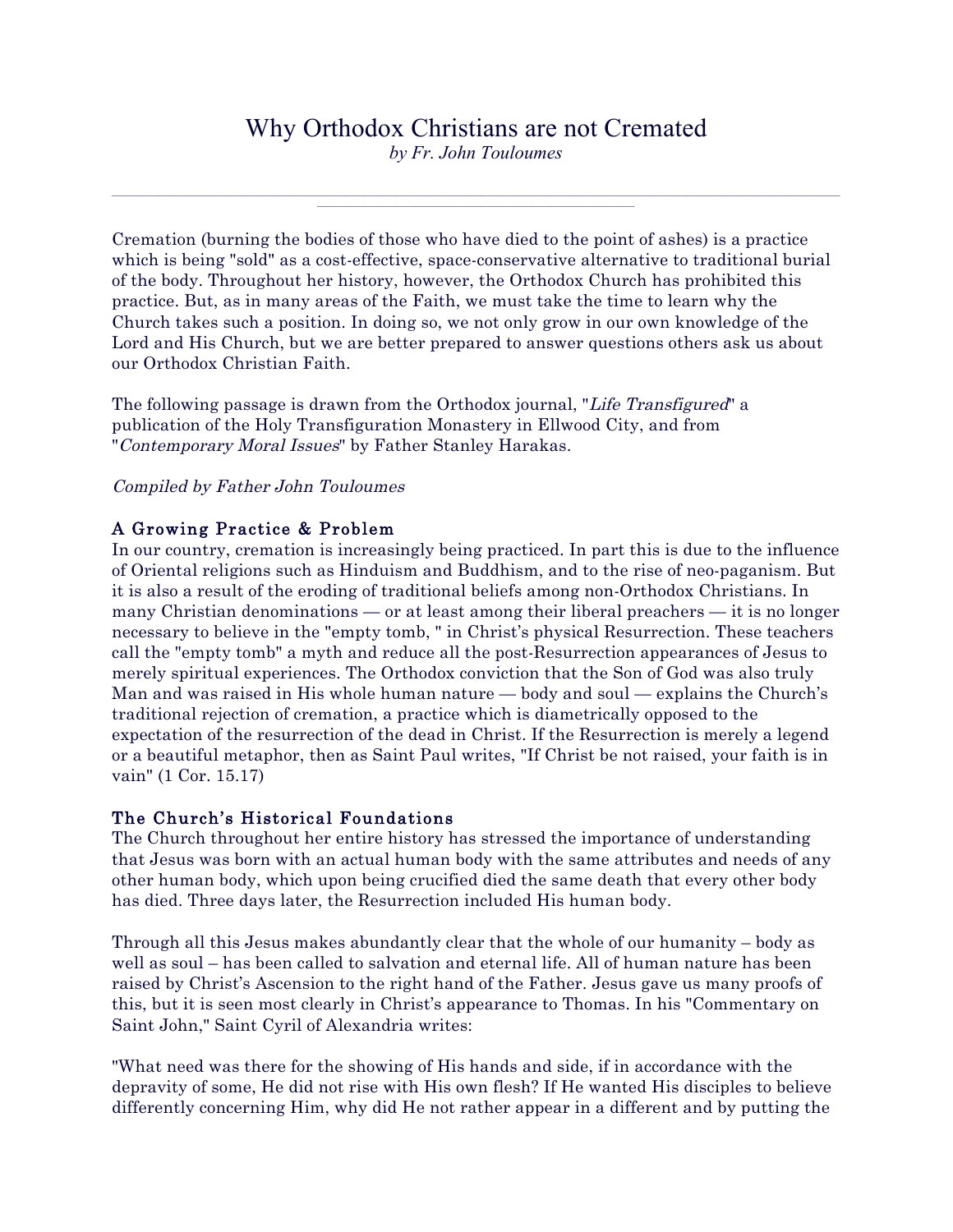form of the flesh to shame, draw them towards a different understanding? But it was more important that He show Himself carefully at that time so that they should believe in the future resurrection of the flesh."

Saint Cyril adds that the Body of Christ had to be raised in order to vanquish death and destroy the power of corruption. Christ's body, which Saint Thomas proved through touching to be real, gives clear witness to the future resurrection of our own bodies.

# In God's Image

The human person is created in the image and likeness of God. When we are baptized it is not only the soul which becomes the temple of the Holy Spirit, but also the Body. When we receive Holy Communion, we take the real Body and Blood of Christ into our bodies. In the mysteries of Chrismation and Holy Unction it is our bodies which are anointed with Holy Chrism. Particularly clear proof of the sanctity of the body is given by those saints such as Saints Spyridon, Paraskevi, Savas, Gerasimos and Dionysios, whose bodies remain incorrupt centuries after their physical deaths. The Church knows innumerable accounts of healing occurring upon being blessed with the relics of a saint. These men and women lived the life in Christ so fully that not only were their souls taken to heaven but their bodies retain the sanctity and healing power of the presence of the Holy Spirit.

## The Example of Holy Friday

The future resurrection of the believer's soul and body, according to the truth which Christ revealed, dictates the nature of Orthodox traditions concerning the body at death. In an Orthodox funeral, "the mourners gather" as the "myrrhbearers to provide the last ministry to the Christian body in preparation for the Resurrection." Anyone who has attended the Orthodox Great Friday services knows the sequence following Christ's death: Joseph of Arimethea goes at great personal risk to beg Pilate for the body of Jesus. As our icons show, the Theotokos, Nicodemos, John the Apostle and the Myrrhbearing Women helped Joseph, covering the Most Precious Body with tears.

## How We Care for the Body

The Church has unequivocally taught since Christ's Crucifixion that the proper way to treat the dead is a reverent burial of the body in the context of a proper Church funeral and prayers for those who have fallen asleep in the Lord. We sing hymns and psalms to escort the dead on their way and to express gratitude to God for their life and death. We wrap the body in a new shroud, symbolizing the new dress of incorruption the person is destined to receive. We pour myrrh and oil on the body as we do at baptism. We accompany this with incense and candles, showing our belief that the person has been liberated from darkness and is going to the true Light. We place the body in the grave towards the east, denoting the Resurrection to come. We weep in our grief, but not unrestrainedly, as we know what happiness is to come.

## The Process of Death

"O death, where is thy sting? O grave, where is thy victory?" (1 Cor. 15.55). Death is neither a finality nor it is merely an evolutionary step. The Church in her wisdom commemorates saints on the day they died in this life, calling it their day of birth into eternal life in heaven. A Christian death means eternal life with Christ, where at the Last Judgement body and soul will be reunited and glorified together.